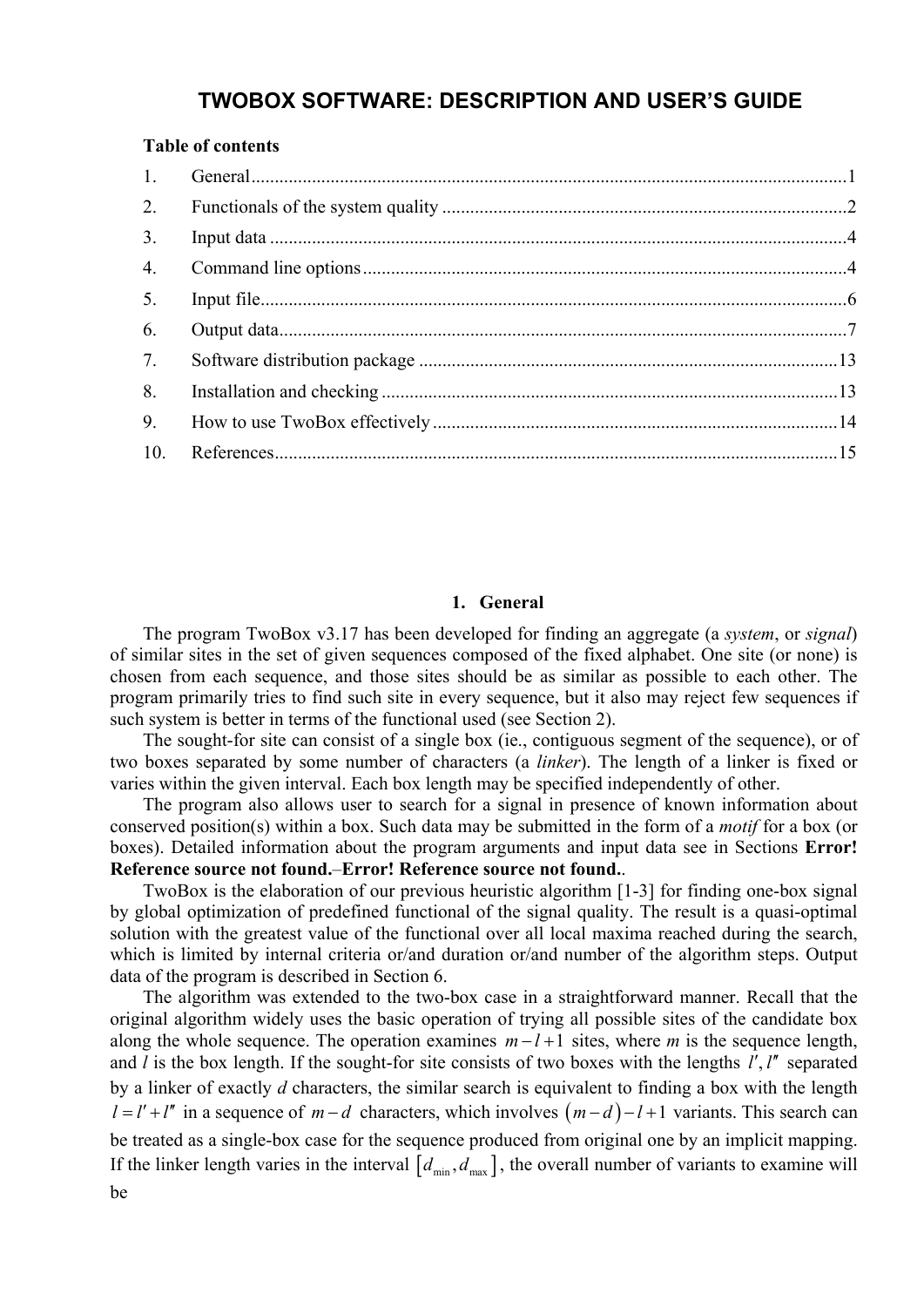$$
\sum_{d=d_{\min}}^{d_{\max}} [(m-d)-l+1]=(m-l+1)\cdot D-\overline{d}\cdot D,
$$

<span id="page-1-0"></span>where  $\overline{d} = \frac{1}{2} (d_{\min} + d_{\max})$  $d = \frac{1}{2}(d_{\min} + d_{\max})$  is the average length of the linker, and  $D = d_{\max} - d_{\min} + 1$  is the uncertainty of the length. Disregarding the latter term, the presence of the linker length uncertainty *D* is computationally equivalent to the extension of a sequence by a factor of *D* as compared to the fixed length linker. Such extension of the sequence would be the result of implicit mapping embedded into the algorithm.

As mentioned in [1, 3], the computational complexity of the single-box algorithm is estimated as squared number of the sequences and cubed average length of the sequence. Therefore, two-box extension of the algorithm will have the same complexity if the linker length is known exactly, and the complexity grows as  $D^3$  if uncertainty *D* of the length exists.

Due to high computational complexity of the algorithm (that rapidly grows as the uncertainty of the linker length increase), the program TwoBox from the very beginning was intended for parallel cluster with intra-processor communications via MPI v.1.1 or later [4, 5]. Any number of processors will do; the program can bring into play all CPU available, and calculation time will decrease approximately *s*-1 times, where *s* is the number of CPUs [2]. At least two logical processors are required, so the program is capable of working on typical dual-core PC.

The program is provided as an executable for x86 platform. It is intended for a cluster consisting of several PCs with Windows, interconnected by TCP/IP LAN. The MPI environment is established with use of the free software MPICH2 v.1.2 (by [Argonne National Laboratory](http://www.mcs.anl.gov/mpi/mpich2)). This product (or later version of it) have to be installed in all computers of the cluster.

TwoBox uses a command line interface; it has to be run from a command processor of the operating system. The programming language is С, the compiler is Microsoft Visual Studio 2005 Service Pack 1, name of the executable – twobox.exe. Target CPU is Intel 32-bit. The operating systems tested were Microsoft Windows XP Service Pack 3 and Microsoft Windows Server 2003 Service Pack 2. Using TwoBox on other processors and/or operating systems is certainly possible, but may require to re-compile the program or to carry out additional testing.

Software developer: Dr. Lev Rubanov, leading scientist, IITP RAS (Kharkevich Institute). Contact e-mail: [rubanov@iitp.ru](mailto:rubanov@iitp.ru)

#### **2. Functionals of the system quality**

The algorithm uses two quality functionals; both are based on Hamming distance: we use the total number of equal corresponding letters of two candidate sites as a likeness measure. Let *n* source sequences are given, each one consisting of not greater than *m* letters. The algorithm aims to choose a site in each sequence (maybe except few sequences) such that the entire system of sites maximizes the overall quality. The site may be either a box *w* of the length *l* (single-box case) or two boxes *w'*, *w*" with the respective lengths *l'*, *l*" separated by a linker of the length  $d \in [d_{\min}, d_{\max}]$ 

(two-box case). The method of quality computation is as follows.

In single-box case, the quality of the site  $w_k$  chosen in the  $k$ th sequence, relative to the whole system, is calculated as

$$
q_k = \sum_{\substack{i=1 \ i \neq k}}^{n} \left( l - H(w_i, w_k) \right), \tag{1}
$$

where  $H(w_i, w_k)$  is Hamming distance between the boxes  $w_i$ ,  $w_k$  (the number of equal letters at corresponding positions in these boxes.

In two-box case, the quality of the site, i.e. pair of boxes  $w'_{k}$ ,  $w''_{k}$ , relative to the whole system of such pairs, is calculated by the formula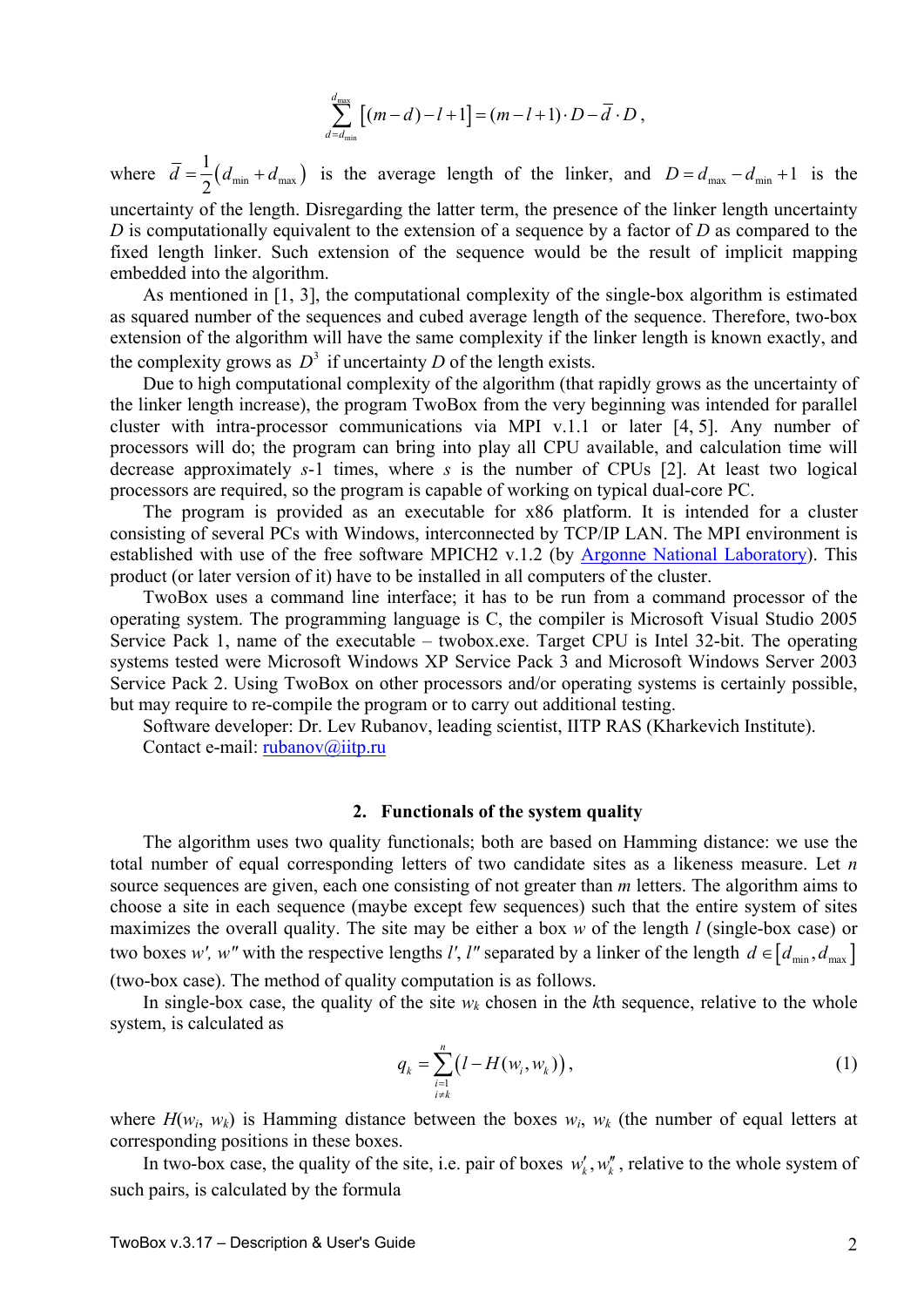$$
q_{k} = \sum_{\substack{i=1 \ i \neq k}}^{n} \left( l' + l'' - H(w'_{i}, w'_{k}) - H(w''_{i}, w''_{k}) - P(d_{i}) - P(d_{k}) \right), \tag{2}
$$

where function *P(d)* determines the penalty for a deviation of the linker length from the expected value between  $d_{\text{min}}$  and  $d_{\text{max}}$ . The specific function is the algorithm parameter, in particular, it can be null function.

Eqs. (1, 2) are applied in absence of *a priori* information about specific positions in the box or boxes. If we know letters that must (or should) be at certain positions of the box, the algorithm allows to specify this information in the form of sought-for *motif*. The motif is a string of the same length as the box; each character is either a letter from the sequence alphabet (upper and lower case letters are processed differently) or a dummy character (dot/asterisk/question mark) which means no information about this letter. One or two motifs may be used for two-box sites.

In single-box motif case, the site quality Eq. (1) transforms into the formula

$$
q_{k} = \sum_{\substack{i=1 \\ i \neq k}}^{n} \left( l - H(w_{i}, w_{k}) + \sum_{j=1}^{l} (\delta_{kj} - \Delta_{kj}) \right), \tag{3}
$$

where  $\delta_{ki} = \delta$  if *j*th letter of the site chosen from *k*th sequence is equal to *j*th letter of the motif (irrespectively of its case), otherwise,  $\delta_{ki} = 0$ ;  $\Delta_{ki} = \Delta$  if *j*th letter of the site chosen from *k*th sequence is *not* equal to *j*th letter of the motif (specified in uppercase), otherwise,  $\Delta_{ki} = 0$ . In other words, the site quality is added a prize  $\delta$  for each motif-matching letter and is subtracted a penalty  $\Delta$ for each letter mismatching the uppercase motif letter. Constants  $\delta$  and  $\Delta$  are the algorithm parameters.

In two-box motif case, the site quality Eq. (2) transforms into the formula

$$
q_{k} = \sum_{\substack{i=1 \\ i \neq k}}^{n} \Biggl(l' + l'' - H(w'_{i}, w'_{k}) - H(w''_{i}, w''_{k}) - P(d_{i}) - P(d_{k}) + \sum_{j=1}^{l'} (\delta_{kj} - \Delta_{kj}) + \sum_{j=1}^{l'} (\delta_{kj} - \Delta_{kj})\Biggr),
$$
 (4)

where the first sum in parentheses is calculated over  $w'_{k}$  box, the second sum – over  $w''_{k}$  box, and notations  $\delta_{kj}$ ,  $\Delta_{kj}$  are the same as in Eq. (3). One of the sums vanishes if a motif is given only for one box. Finally, if the result of calculation by Eq.  $(2)$ – $(4)$  is a negative amount, the algorithm deems null quality of the site.

Once the quality of all sites has been calculated by Eq.  $(1)$ – $(4)$ , the primary functional of the whole system quality is defined by equation

$$
Q_1 = \frac{1}{P - 1} \sum_{k=1}^{n} q_k \to \max ,
$$
 (5)

where *P* is the total number of nonempty sites chosen from all sequences (*capacity* of the system).

The secondary functional of the whole system quality is defined as

$$
Q_2 = \frac{1}{P(P-1)} \sum_{k=1}^{n} q_k \to \max.
$$
 (6)

The functional  $Q_1$  characterizes the average quality of the system sites, and the functional  $Q_2$ describes the average likeness of the sites. In the extreme case of equal sites, the peaks of both functionals coincides. In other cases, the algorithm primarily uses  $Q_1$  for optimization, taking  $Q_2$ into account if  $Q_1$  gives equal values.

As optional alternative for a motif, the algorithm provides functional  $Q_1$  in modified form aimed at searching more conserved sites. The following functional is used in single-box case:

$$
Q_{1} = \frac{1}{P-1} \sum_{k=1}^{n} q_{k} + \sum_{j=1}^{l} c_{j} . \qquad (7)
$$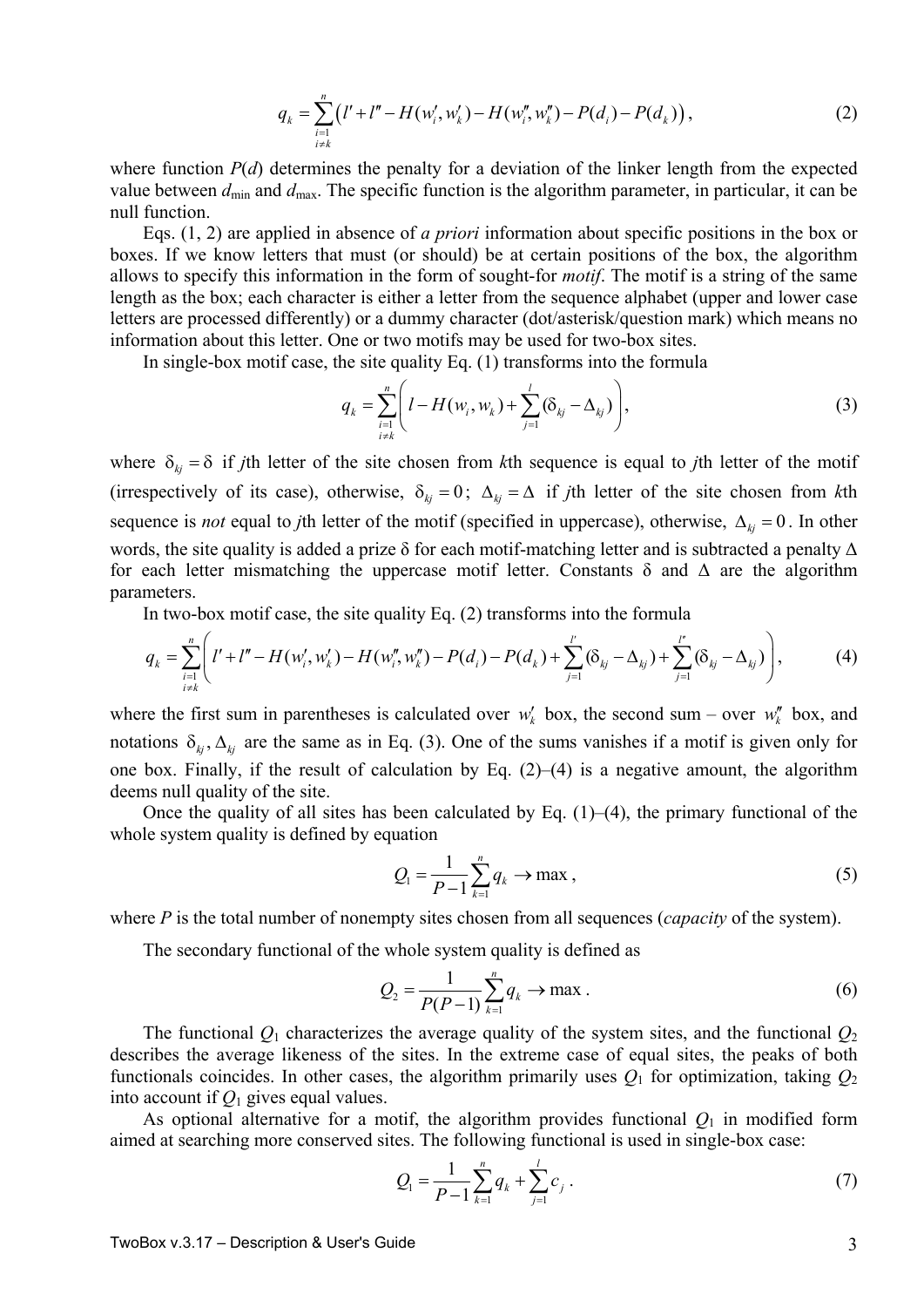<span id="page-3-0"></span>In two-box case we use the formula

$$
Q_{1} = \frac{1}{P-1} \sum_{k=1}^{n} q_{k} + \sum_{j=1}^{l'} c_{j} + \sum_{j=1}^{l''} c_{j} . \qquad (8)
$$

Values  $c_i$  in Eqs. (7, 8) are produced by the function  $c(r)$  that decreases monotonically as the system becomes less conserved at *j*th position of the sites. In other words, each position with equal letter in all sites is awarded the maximum prize, and this prize decreases if different letter occurs in one or more sequence. Specific function *с*(*r*) is the algorithm parameter. Current version of the TwoBox uses a stepwise function with three values: for totally conserved position, for conserved position with given small number of exceptions allowed, and null value otherwise. We accentuate that the quality functional in the form Eq. (7, 8) may be applied only if sites are searched without use of motifs.

#### **3. Input data**

The program TwoBox gets input data through the command line arguments. The command line has the following format (optional arguments are bracketed):

TWOBOX [options] infile [outfile]

• options allow a user to change default mode or parameter of the algorithm; each option must start from hyphen (-) or slash (/) character; several options must be separated by blanks;

• infile must be a name of the input data file (with optional absolute or relative path) which contains one or several sets of source sequences in FASTA format. If no path is given, the program will seek for the file in current directory;

• optional argument outfile specifies a name of the file for the program results. If the argument is omitted, the program will use the input data file name with additional extension ".out". Like infile, this argument may include a path; otherwise, the current directory is used.

In accordance with Windows rules, the command line arguments are case insensitive. If the file/path name contains blanks, the corresponding argument should be enclosed in double quotes.

Formats of the input data are described in Sections [4,](#page-3-0) **Error! Reference source not found.**. Brief help on program arguments and options can be obtained by the command TWOBOX -h or TWOBOX -? (TWOBOX /h and TWOBOX /? produce the same result).

#### **4. Command line options**

The program TwoBox accepts the following options (disregarding a letter case):

- -a If specified, the output file will be opened in append mode (may be helpful for scripting); otherwise, the existing file will be overwritten.
- -acid If specified, the source sequences use the alphabet of amino acids (default is the nucleotide alphabet. See Section **Error! Reference source not found.** for detail.
- $-ba$ <number> Value  $c_j$  of the function  $c(r)$  for totally conserved position (see Section [2](#page-1-0)); default value is 3.
- $-bc$ <number> Value  $c_i$  of the function  $c(r)$  for conserved position with exceptions (see Section [2](#page-1-0)); default value is 1.
- -bx<number> Number of maximum allowed exceptions to consider a position of the site as conserved (see Section [2\)](#page-1-0); default value is 1.
- -c<number> This option controls data output to *stdout* from root branch of the program:  $-c0$  = less information,  $-c1$  = standard,  $-c2$  = more data. Helpful for monitoring.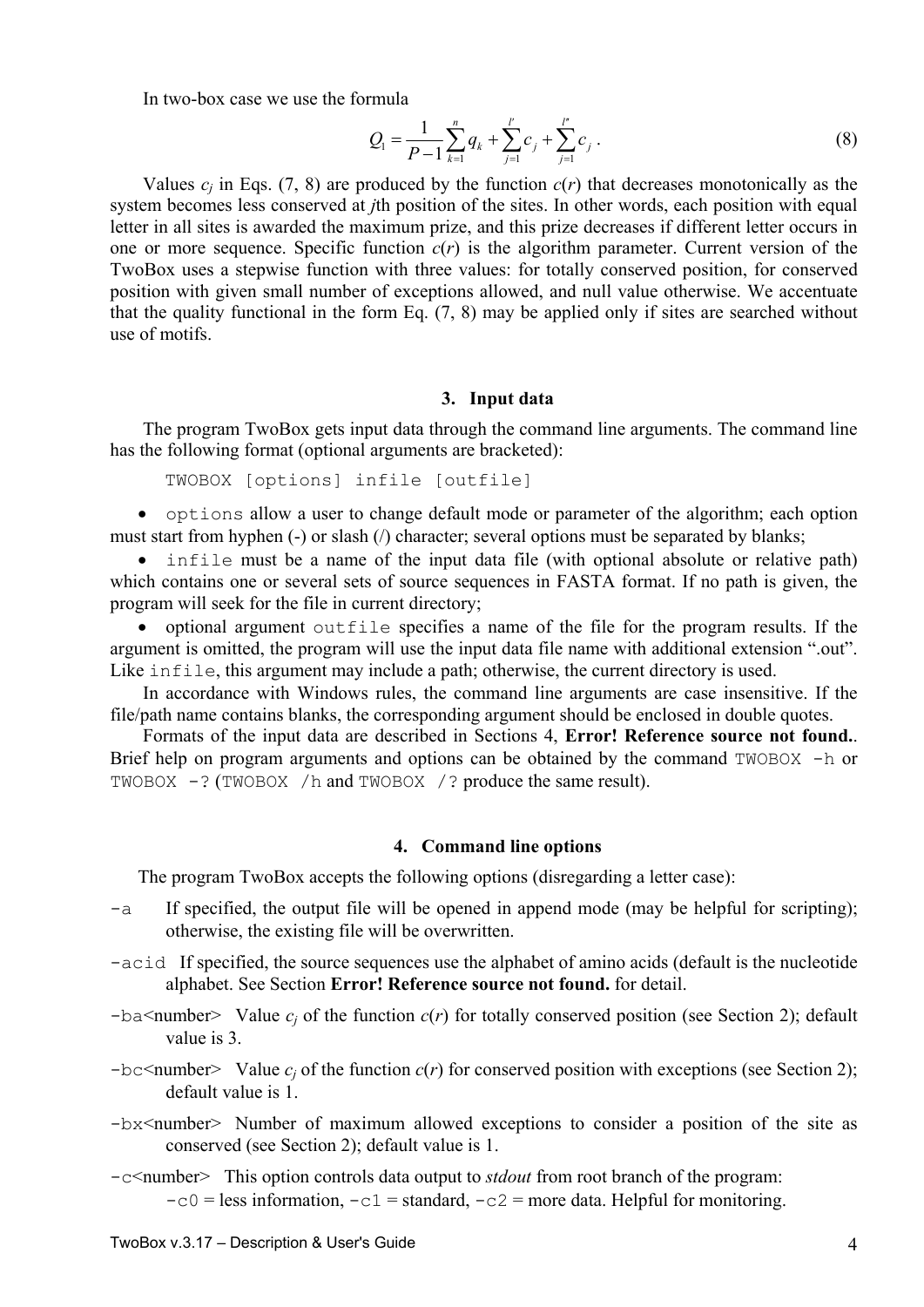- $-d$ <number> This option controls diagnostic data output from a secondary branch of the program to the corresponding result file. Once the program terminates, these file are either removed, or appended to the root branch result file, or remain in place, depending on  $-z$  option (see below). No diagnostics is included by default, and found best solution(s) will be the only output of the program. This parameter can be helpful for the program analysis and debug.
- -f If specified, the program writes the entire sequence of found solutions into a file in CSV format to import them in the spreadsheet application (eg. Excel).
- -g<number> This option controls the aggregation of signal quality values within a *Q*-list [2]:  $-q1$  (or  $-qs$ ) – all values are summed (default mode),  $-\alpha$ 2 (or  $-\alpha$ m) – the best quality is chosen.
- -h Show help on command line arguments of the program.
- -i<number> Maximum number of the algorithm iterations to perform within a *Q*-list until better value of the system quality functional is reached. The number is used in criterion 1 of the algorithm termination. The value of 5 is used as default, but one should increase it to e.g.  $(0.5...2)$ *·n* for  $n > 16$ .
- $-j$ <mode> This option determines how to consider the site novelty in the algorithm termination:
	- $-i$  (or  $-i$ ) do not take the novelty factor into account for the
	- $-i1$  (or  $-ia$ ) consider the site novelty in the criterion 1 check,
	- $-i2$  (or  $-i\tau$ ) reset a counter if a new site is found (a threshold for that counter is set by option  $-i$ ).
- -l<number> The length *l* of single box (or *l'* of first box in two-box mode) of the sought-for sites (default 18).
- -ll <number> The length *l*" of second box of the sought-for sites in two-box mode (default 0, and the program operates in single-box node).
- -m'string*'* The motif of single (or first) box of the sought-for sites (none by default). The string may consist of letters from the sequence alphabet (case sensitive) and dummy characters – dot, asterisk, question mark (see the motif character interpretation in Section [2](#page-1-0)). The string length must be equal to the value of  $-1$  option.
- -mm'string*'* The motif of second box of the sought-for sites (none by default). The string is similar to that of  $-m$  option, but its length must be equal to the value of  $-11$  option.
- $-mb$  mumber Value of prize  $\delta$  in formulas Eqs. (3, 4); default is 1.
- $-mp\leq number$  Value of penalty  $\Delta$  in formulas Eqs. (3, 4); default is 5.
- $-n$ <number> Maximum length of the sequence name to print in results. By default, no truncation is applied.
- -p<number> Minimum number of the sequence couples to use as tree edges at assembly phase of the algorithm. This parameter is used in the criterion 2 of the algorithm termination. If used in the current version, this parameter should be specified as  $-p0$  which means using of all  $n(n-1)/2$  couples.
- -q<number> This option determines the maximum allowed number of permutations in *Q*-list, in order to make the criterion 1 more stringent. Default value  $-q0$  is interpreted as absence of such limitation.
- $-r$ <number> The number of best signals output in the result file (3 by default). Due to this option, the user can choose the most biologically sound solution from found by the algorithm.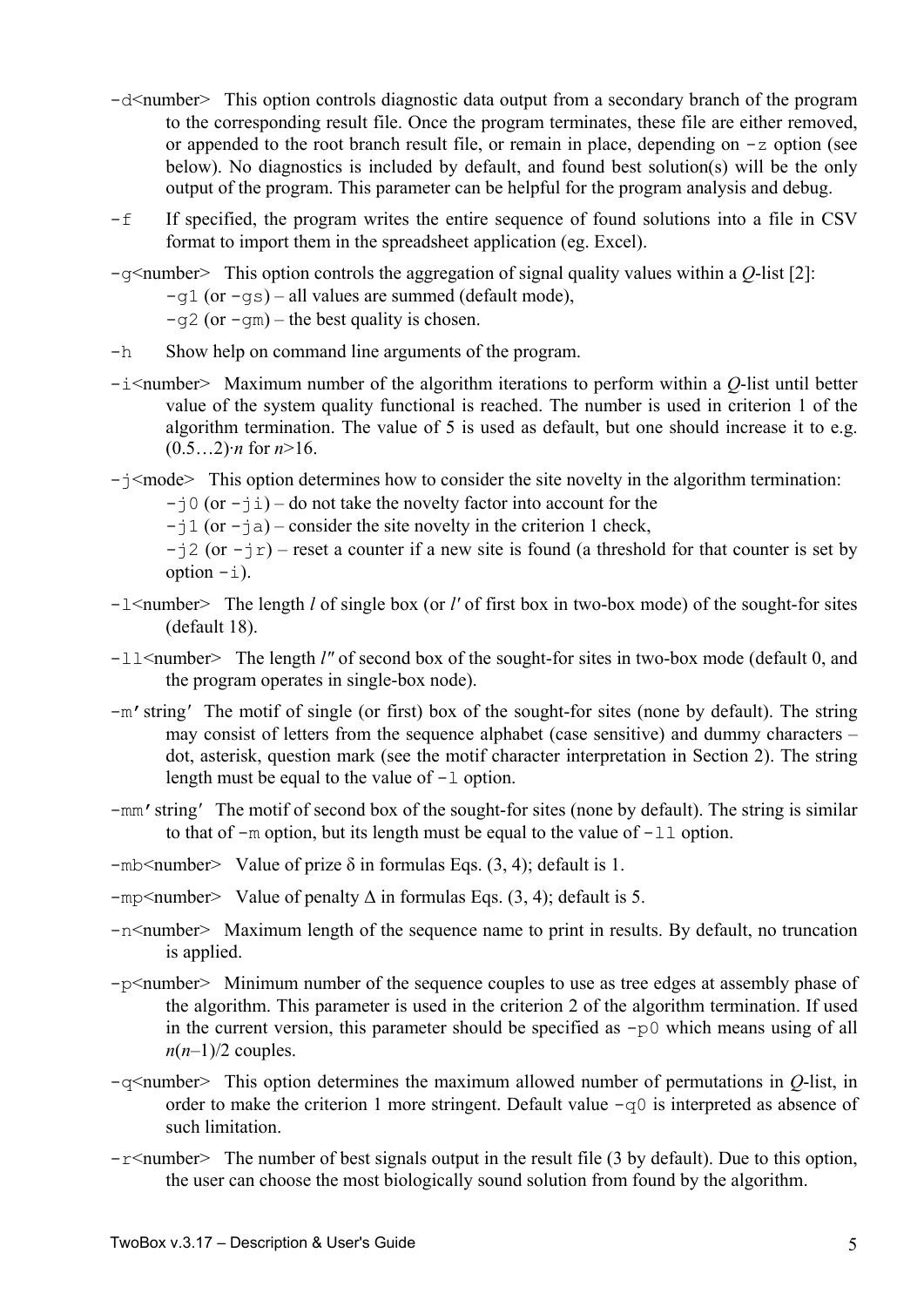- <span id="page-5-0"></span> $-$ smin<number> Minimum allowed length  $d_{\min}$  of the linker between the boxes in two-box case (default is 16).
- $-$ smax<number> Maximum allowed length  $d_{\text{max}}$  of the linker between the boxes in two-box case (default is 22).
- -spen*"*string*"* This option allows user to specify the linker length penalty function *P*(*d*) (see Section [2](#page-1-0) for detail). The double quoted string contains values of the function separated by commas. First value corresponds to the length  $d = d_{min}$ , last value – to  $d = d_{max}$ . The string must contain  $D = d_{\text{max}} - d_{\text{min}} + 1$  values; string "8,0,0,2,4,6,8" is used by default.
- -t<number> The minimum permitted likeness of two sites, i.e., the number of corresponding positions that mismatch. By default, in the single-box mode the algorithm uses the value *l*/2, and the value (*l'*+*l"*)/2 is used in the two-box mode.
- $-u$ <number> The limit number of the algorithm iterations to perform (i.e., the number of permutations to check from totality of *n*!). Default limit is 10000.
- -v<number> The number of *Q-*list items generated at the time, to increase the algorithm stability (by default, the bunch consists of 3 permutations).
- $-w$ <number> Maximum duration of the algorithm work (the number of minutes). The default value -w0 means no time limit.
- $-x$ <number> This option sets how the algorithm will calculate the likeness of candidate sites:

 $-x0$ : calculating "on the fly" whenever needed. This mode of operation would be helpful in insufficient memory conditions, because it is still more effective than use of likeness matrix partly stored in the page file;

 $-x1$ : the algorithm starts with the computation of triangle pairwise likeness matrix for all candidate sites. Then it uses the matrix during whole operation. This default mode makes the algorithm 3–4 times faster, but the matrix occupies approximately  $m^2 \cdot n^2$  bytes (where *n* is the *mapped* sequence length, see Section [1\)](#page-0-0). For instance, the algorithm needs at least 1 gigabyte memory per processor, in order to process 30 sequences with the mapped length of 1000.

- -y<number> This option specifies the minimum allowed multiplicity of sequence couples coverage. Such parameter of criterion 2 determines the length of *P*-list [2]. By default,  $log_2 n$  will be used as the value (if *n* is not a power of two, the closest greater power-of-two number is used).
- $-z$ <number> This option allows user to choose a disposition of the result files of secondary branches on completion of the algorithm:
	- $-z(0)$  (or  $-zr$ ) remove those output files;
	- $-z1$  (or  $-za$ ) append those files to the main result file, then remove the files themselves;
	- $-z2$  (or  $-zs$ ) result files of secondary branches remain in place.

#### **5. Input file**

The name of input data file must be specified by argument infile in the command line. This file contains a set of source sequences in FASTA format (with some exceptions). Each sequence is represented by exactly two lines (internal line breaks are prohibited, but the line length is not limited):

- first line starts with character '>' followed by the sequence name;
- second line is the sequence itself, i.e., a case insensitive string of the fixed alphabet. Default is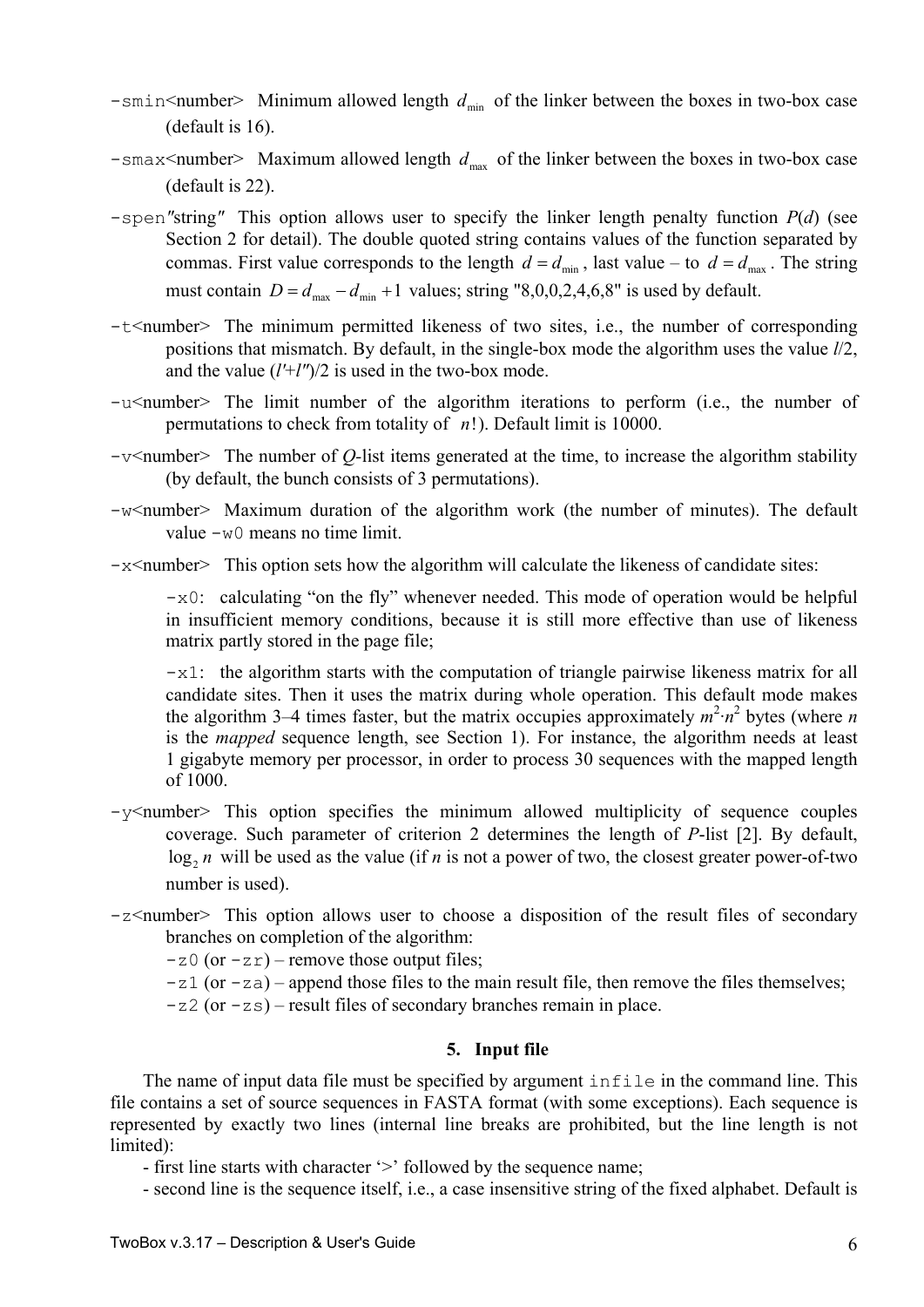<span id="page-6-0"></span>the nucleotide alphabet  $\{A, C, T, G, U\}$ , where letters T and U are deemed equal<sup>[1](#page-6-1)</sup>. In order to use the amino acid alphabet  ${A, C, D, E, F, G, H, I, K, L, M, N, P, Q, R, S, T, V, W, Y}$ , the user have to specify –acid option in the command line. The sequence may include gap characters (hyphen, underscore or equals sign), but blanks and tabs are not allowed.

The program TwoBox supports processing of multiple data sets in single run, provided that other options have the same values. One set of sequences should be separated from another set by at least one blank line. No comments are allowed in the file.

The program checks that input data file conforms to the above format, and outputs a message in case of any error.

#### **6. Output data**

#### **6.1 Return code**

Main function of the program returns a value which can be a sum of signals listed in Table 1. Such return code may be helpful in automated processing with use of scripts.

Table 1. TwoBox return codes

| Code           | <b>Symbol</b> | <b>Description</b>                    |
|----------------|---------------|---------------------------------------|
| 0              | OK            | Normal completion of the program      |
|                | <b>ERARG</b>  | Error in command line arguments       |
| $\overline{2}$ | <b>ERDATA</b> | Error in the input data file          |
| 4              | <b>ERIO</b>   | Input/output error                    |
| 8              | <b>EODATA</b> | End of the input data file            |
| 16             | <b>ERMEM</b>  | Not enough memory or input data error |
| 32             | <b>HELP</b>   | Help was requested                    |
| 64             | <b>EDEBUG</b> | (Reserved)                            |
| 128            | <b>ERINT</b>  | Internal error of the algorithm       |
| 256            | <b>ERMPI</b>  | MPI error                             |

#### **6.2 Result file**

 $\overline{a}$ 

The program outputs the table of found signals to this file. Each signal is represented by the sought-for site position in each sequence. The number of signals to include in the table is determined by  $-r$  option in the command line (3 by default). The signals are given in descending order of value of the quality functional Eq. (5) or Eqs. (7, 8); if the values are equal, in descending order of average likeness functional Eq. (6) value. The file is in usual text format (see Fig. 1).

Each table starts with a heading line which describes that solution in general. For example, first line in Fig. 1 contains the following information:

- Best quality result the solution is better with regard to the quality functional Eq.  $(5, 7, 8)$ . The wording will be "Best avg proximity result" if the sulution is better with regard to the likeness functional Eq. (6);
- $\bullet$  #1 number of the solution in descending order of signal quality;
- $[18/22]$  serial number of the algorithm iteration, where this solution was found, and overall number of iterations performed (iterations are numbered starting from 0);
- $7$  capacity of the system (see Section [2](#page-1-0));
- 59.33 value of the functional Eq.  $(5)$ ,  $(7)$  or  $(8)$ ;
- 8.47 value of the functional Eq.  $(6)$ .

<span id="page-6-1"></span> $<sup>1</sup>$  Extensions of the nucleotide alphabet are not supported by current version of the program.</sup>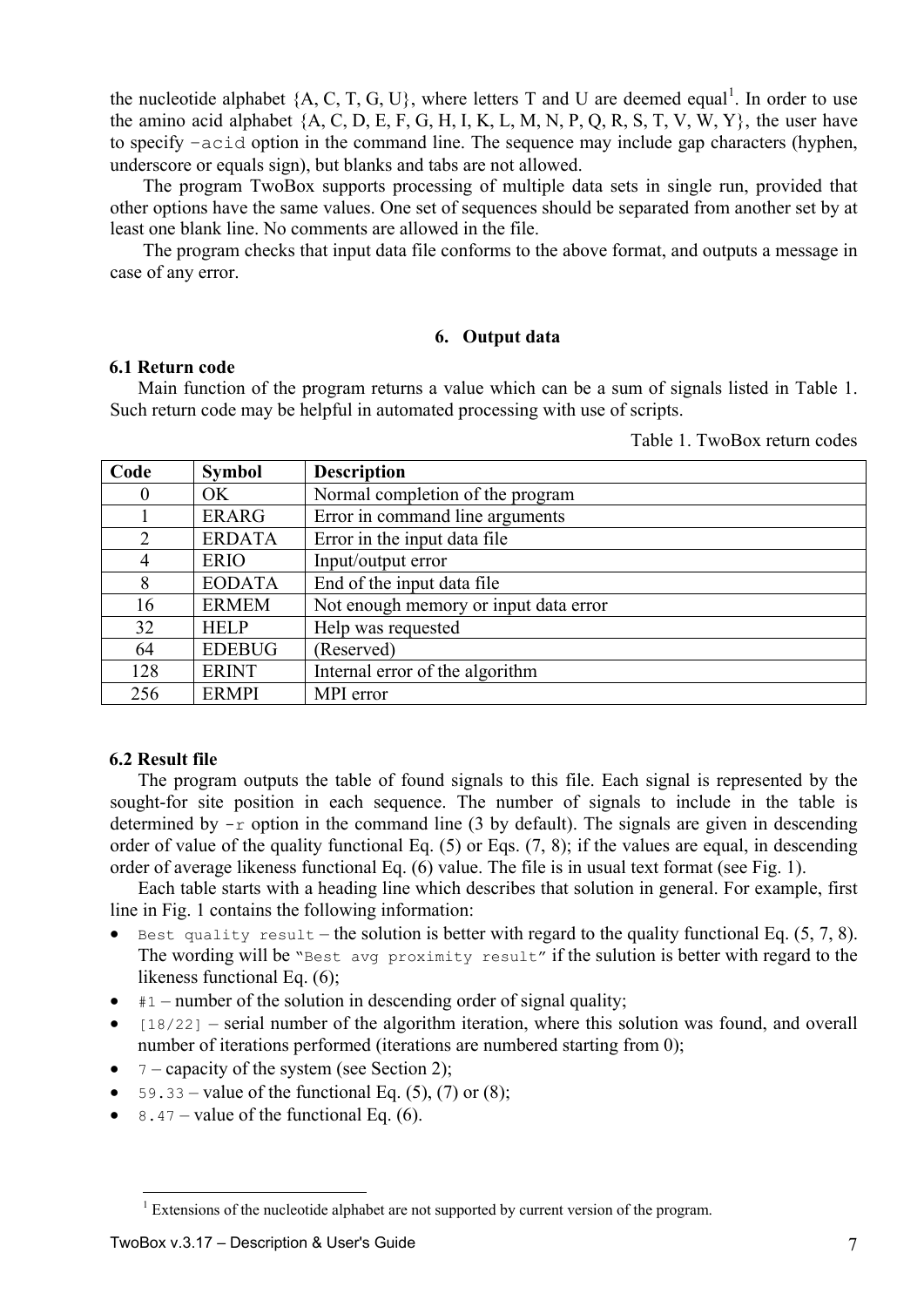```
Best quality result #1 [18/22] (power: 7, quality: 59.33, avg proximity: 8.47) 
  1:XX|PH0858[0142] aaaaaatagaaa (52, 8.66) 
   2:XX|PH0859[0006] aaaaagtattaa (53, 8.83) 
  3:XX|PH1075[0058] aaaatctaccat (42, 7.00) 
  4:XX|PH1086[0176] aaaatatataaa (55, 9.16) 
   5:XX|PH1087[0062] aaaaattattaa (53, 8.83) 
   6:XX|PH1091[0005] aaaagatattcc (46, 7.66) 
   7:XX|PH1093[0167] aaaagatataaa (55, 9.16) 
Best quality result #2 [19/22] (power: 7, quality: 59.00, avg proximity: 8.42) 
  1:XX|PH0858[0142] aaaaaatagaaa (52, 8.66) 
   2:XX|PH0859[0006] aaaaagtattaa (52, 8.66) 
  3:XX|PH1075[0056] ataaaatctacc (41, 6.83) 
  4:XX|PH1086[0176] aaaatatataaa (54, 9.00) 
   5:XX|PH1087[0062] aaaaattattaa (52, 8.66) 
   6:XX|PH1091[0005] aaaagatattcc (48, 8.00) 
   7:XX|PH1093[0167] aaaagatataaa (55, 9.16) 
Best quality result #3 [9/22] (power: 7, quality: 58.66, avg proximity: 8.38) 
  1:XX|PH0858[0142] aaaaaatagaaa (51, 8.50) 
  2:XX|PH0859[0006] aaaaagtattaa (53,
   3:XX|PH1075[0144] taaagtttctaa (40, 6.66) 
   4:XX|PH1086[0176] aaaatatataaa (53, 8.83) 
   5:XX|PH1087[0062] aaaaattattaa (54, 9.00) 
   6:XX|PH1091[0005] aaaagatattcc (46, 7.66) 
   7:XX|PH1093[0167] aaaagatataaa (55, 9.16)
```
Fig. 1. Example of the result file in single-box mode.

Then one line per source sequence follow. Items of the line have the following meaning (we use the second line in Fig. 1 as an example):

- $1$  serial number of the source sequence in whole set;
- $XX$ | PH0858 name of the sequence;
- [0142] position (starting from 1) where 5'-edge of sought-for site was found in the sequence;
- aaaaaatagaaa a box representing the sought-for site;
- $52$  quality of the site according Eq. (1) or (2);
- 8.66 average likeness of the site relative to other sites of the system according Eq. (4).

If such line contains only number and name of the sequence, it means that no site was chosen from the sequence in this solution (i.e., the system capacity  $P \le n$ ).

Example of the result file in two-box mode is given in Fig. 2. The only difference from above format is that two positions are shown in brackets (5'-edges of two boxes), and the site is presented as those boxes separated by the linker length.

The described information will always appear in the result file. Depending on chosen diagnostic mode (see option  $-d$  in Section [4\)](#page-3-0), the file may also contain various messages, intermediate solutions, likeness matrix, etc. Some of those messages are described in the next section.

#### **6.3 Output to console**

The program TwoBox displays messages on the console during its operation. Specific contents depends on -с parameter specifed in command line. An example of default console log is shown in Fig. 3. Most of possible messages are described below.

#### Number of parallel tasks: 1+kk

This message informs that the program works in parallel on kk+1 processors (the root branch and kk secondary branches).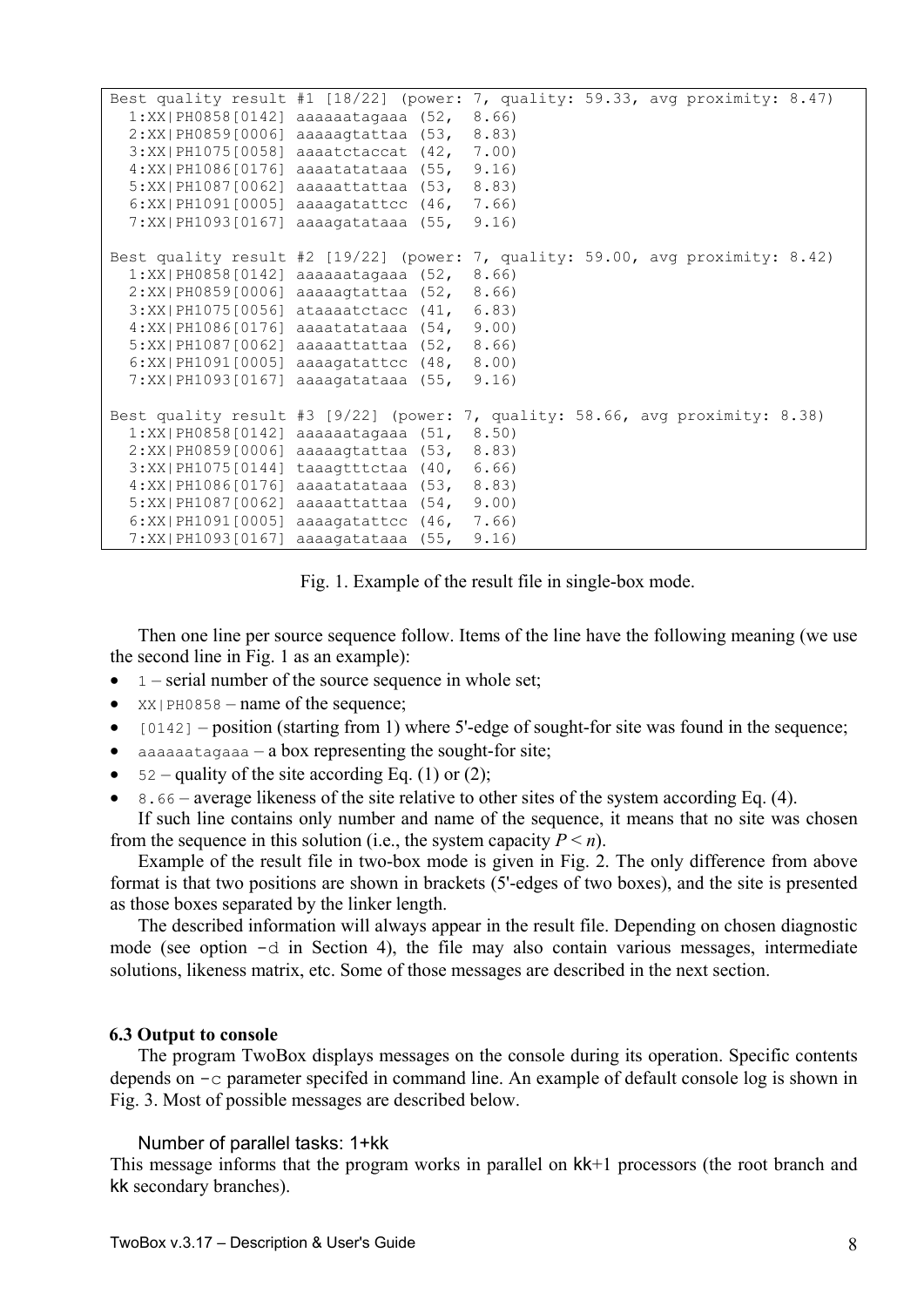| Best quality result #1 [1/54] (power: 12, quality: 189.63, avg proximity: 15.80)  |  |                                           |  |  |
|-----------------------------------------------------------------------------------|--|-------------------------------------------|--|--|
| 1: Citrus sinensis psbI                                                           |  | [0007;0031] ttgatg-18-tataaa (164, 14.90) |  |  |
| 2: Aethionema cordifolium psbI                                                    |  | [0007;0030] ttggta-17-tttggt (143, 13.00) |  |  |
| 3: Aethionema grandiflorum psbI [0007;0030] ttggta-17-tttggt (143, 13.00)         |  |                                           |  |  |
| 4: Arabidopsis thaliana psbI                                                      |  | [0007;0031] ttggta-18-tataaa (184, 16.72) |  |  |
| 5: Arabis hirsuta psbI                                                            |  | [0007;0031] ttggta-18-tataaa (184, 16.72) |  |  |
| 6: Barbarea verna psbI                                                            |  | [0007;0031] ttggta-18-tataaa (184, 16.72) |  |  |
| 7: Capsella bursa-pastoris psbI                                                   |  | [0007;0031] ttggta-18-tataaa (184, 16.72) |  |  |
| 8: Crucihimalaya wallichii psbI                                                   |  | [0006;0030] tttgta-18-tataaa (164, 14.90) |  |  |
| 9: Draba nemorosa psbI                                                            |  | [0007;0031] ttggta-18-tataaa (184, 16.72) |  |  |
| 10:Lepidium virginicum psbI                                                       |  | [0007;0031] ttggta-18-tataaa (184, 16.72) |  |  |
| 11: Lobularia maritima psbI                                                       |  | [0007;0031] ttggta-18-tataaa (184, 16.72) |  |  |
| 12:Nasturtium officinale psbI                                                     |  | [0007;0031] ttggta-18-tataaa (184, 16.72) |  |  |
| Best quality result #2 [34/54] (power: 12, quality: 188.00, avg proximity: 15.66) |  |                                           |  |  |
| 1: Citrus sinensis psbI                                                           |  | [0007;0031] ttgatg-18-tataaa (165, 15.00) |  |  |
| 2:Aethionema cordifolium psbI                                                     |  | [0007;0030] ttggta-17-tttggt (142, 12.90) |  |  |
| 3: Aethionema grandiflorum psbI                                                   |  | [0007;0030] ttggta-17-tttggt (142, 12.90) |  |  |
| 4: Arabidopsis thaliana psbI                                                      |  | [0007;0031] ttggta-18-tataaa (183, 16.63) |  |  |
| 5: Arabis hirsuta psbI                                                            |  | [0007;0031] ttggta-18-tataaa (183, 16.63) |  |  |
| 6: Barbarea verna psbI                                                            |  | [0007;0031] ttggta-18-tataaa (183, 16.63) |  |  |
| 7: Capsella bursa-pastoris psbI                                                   |  | [0007;0031] ttggta-18-tataaa (183, 16.63) |  |  |
| 8: Crucihimalaya wallichii psbI                                                   |  | [0007;0030] ttgtat-17-tataaa (155, 14.09) |  |  |
| 9:Draba nemorosa psbI                                                             |  | [0007;0031] ttggta-18-tataaa (183, 16.63) |  |  |
| 10:Lepidium virginicum psbI                                                       |  | [0007;0031] ttggta-18-tataaa (183, 16.63) |  |  |
| 11:Lobularia maritima psbI                                                        |  | [0007;0031] ttggta-18-tataaa (183, 16.63) |  |  |
| 12: Nasturtium officinale psbI                                                    |  | [0007;0031] ttggta-18-tataaa (183, 16.63) |  |  |

Fig. 2. Example of the result file in two-box mode.

#### Job accepted (n=xx m<=yy l=zz)

This confirmation appears after the next portion of data was read from the input file. Here, xx is a number of source sequences; yy is the maximum length of a sequence; zz is the length of sough-for sites (a sum of two box lengths in two-box case).

#### ttt s) Signal from [Tkk] for Pii(nn) (pow=xx q=yy avprx=zz new=mm)

This message appears after each iteration of the algorithm that was executed for a permutation from the *P*-list. Here, ttt is elapsed time in seconds (hereinafter, "elapsed" means time since start of current data portion processing); kk is the number of secondary branch which found this signal; ii is sequential number of the permutation in the *P*-list; nn is the iteration number (starting from 0); xx is capacity of the signal; yy is quality of the signal; zz is average likeness of sites; mm is the number of sites found in the first time.

#### ttt s) Signal from [Tkk] for Qii,jj(nn) (pow=xx q=yy avprx=zz new=mm)

This message appears after each iteration of the algorithm that was executed for a permutation from a *Q*-list. Here, ttt is elapsed time in seconds; kk is the number of secondary branch which found this signal; ii is the number of that *Q*-list; jj is sequential number of the permutation in that *Q*-list; nn is the iteration number; xx is capacity of the signal; yy is quality of the signal; zz is average likeness of sites; mm is the number of sites found in the first time.

#### Terminated due to P-list end

The algorithm terminated because *P*-list has finished and all *Q-*lists have been processed.

#### Terminated due to iteration limit

The algorithm terminated because maximum number of iterations were done.

Terminated due to time limit

The algorithm terminated because specified time has been exhausted.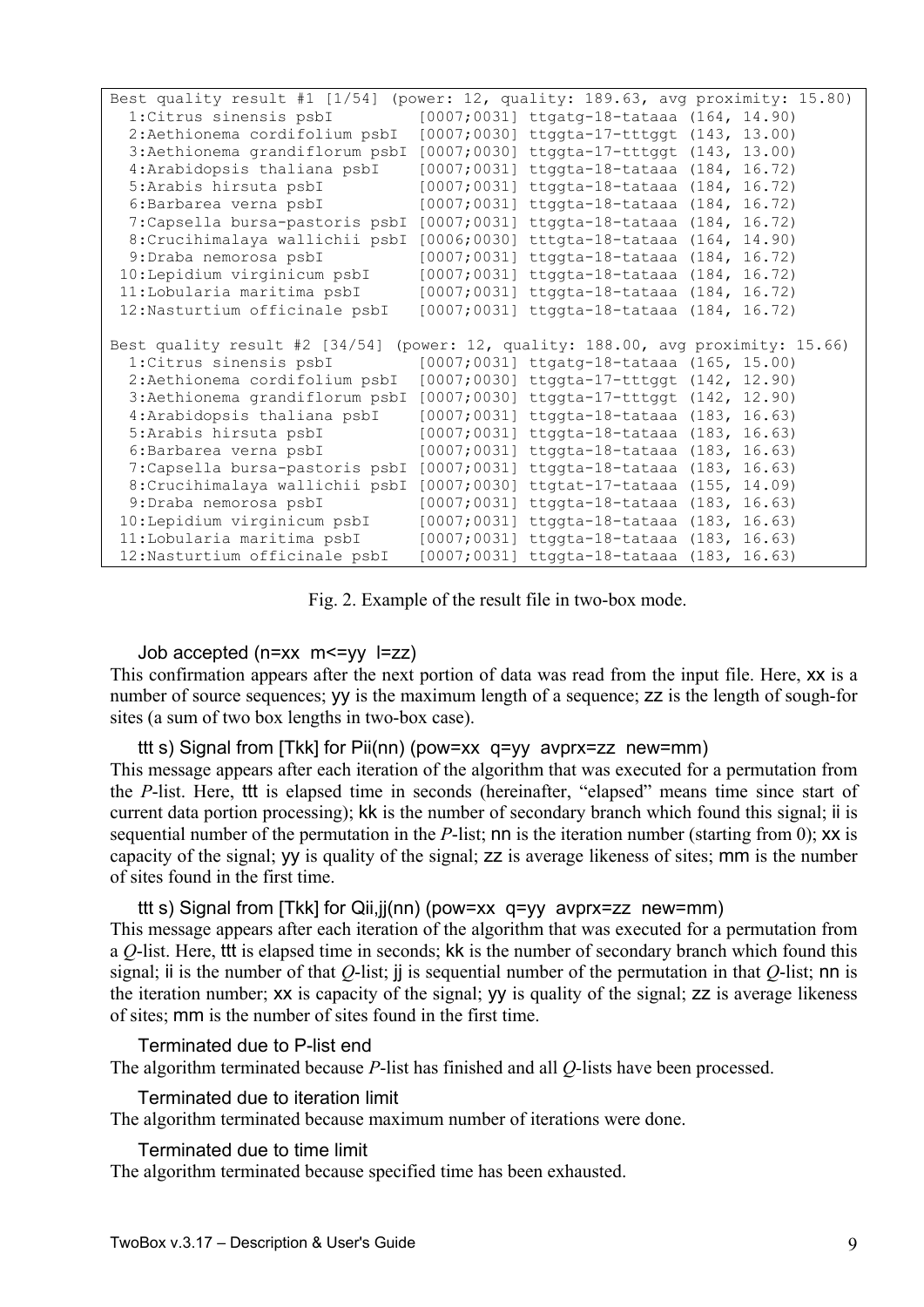(C) 2009, Laboratory of Mathematical Methods and Models in Bioinformatics Institute for Information Transmission Problems, Russian Academy of Sciences Program for specific Two Box Search (multiple CPU, v.3.17) L.Rubanov, 2009 Number of parallel tasks: 1+4 Job accepted  $(n=7$   $m<=200$   $l=12$ ) 6 s) Signal from [T3] for P2(2) (pow=7 q=55.66 avprx=7.95 new=7) 6 s) Signal from [T1] for P0(0) (pow=7 q=56.00 avprx=8.00 new=3) 6 s) Signal from [T2] for P1(1) (pow=7 q=57.00 avprx=8.14 new=2) 6 s) Signal from [T4] for P3(3) (pow=7 q=56.00 avprx=8.00 new=2) 12 s) Signal from [T1] for Q0,0(5) (pow=7 q=57.33 avprx=8.19 new=5) 12 s) Signal from [T2] for Q1,0(6) (pow=7 q=54.66 avprx=7.80 new=2) 12 s) Signal from [T3] for Q2,0(4) (pow=7 q=57.66 avprx=8.23 new=7) 12 s) Signal from [T4] for Q3,0(7) (pow=7 q=56.00 avprx=8.00 new=3) 18 s) Signal from [T2] for Q1,1(9) (pow=7 q=57.00 avprx=8.14 new=0) 18 s) Signal from [T1] for Q0,1(8) (pow=7 q=57.00 avprx=8.14 new=2) 18 s) Signal from [T4] for Q3,1(11) (pow=7 q=55.66 avprx=7.95 new=1) 18 s) Signal from [T3] for Q2,1(10) (pow=7 q=56.00 avprx=8.00 new=6) 24 s) Signal from [T2] for Q1,2(12) (pow=7 q=54.00 avprx=7.71 new=1) 24 s) Signal from [T1] for Q0,2(13) (pow=7 q=55.33 avprx=7.90 new=1) 24 s) Signal from [T4] for Q3,2(14) (pow=7 q=56.00 avprx=8.00 new=0) 25 s) Signal from [T3] for Q2,2(15) (pow=7 q=58.66 avprx=8.38 new=2) 30 s) Signal from [T2] for P4(16) (pow=7 q=59.00 avprx=8.42 new=7) 31 s) Signal from [T4] for P5(18) (pow=7 q=54.66 avprx=7.80 new=1) 31 s) Signal from [T1] for Q0,3(17) (pow=7 q=57.33 avprx=8.19 new=0) 32 s) Signal from [T3] for Q2,3(19) (pow=7 q=58.66 avprx=8.38 new=0) 36 s) Signal from [T4] for Q5,0(21) (pow=7 q=56.33 avprx=8.04 new=0) 37 s) Signal from [T2] for Q4,0(20) (pow=7 q=59.33 avprx=8.47 new=1) 37 s) Signal from [T1] for Q0,4(22) (pow=7 q=53.66 avprx=7.66 new=7) 38 s) Signal from [T3] for Q2,4(23) (pow=7 q=54.66 avprx=7.80 new=5) 43 s) Signal from [T4] for P6(24) (pow=7 q=59.00 avprx=8.42 new=1) 43 s) Signal from [T2] for Q4,1(25) (pow=7 q=57.00 avprx=8.14 new=2) 44 s) Signal from [T1] for Q0,5(26) (pow=7 q=57.33 avprx=8.19 new=0) 44 s) Signal from [T3] for Q2,5(27) (pow=7 q=59.33 avprx=8.47 new=1) 47 s) Signal from [T4] for Q6,0(28) (pow=7 q=59.33 avprx=8.47 new=2) 47 s) Signal from [T2] for Q4,2(29) (pow=7 q=55.66 avprx=7.95 new=2) Terminated due to P-list end Best quality result #1 [20/30] (power: 7, quality: 59.33, avg proximity: 8.47) Best quality result #2 [16/30] (power: 7, quality: 59.00, avg proximity: 8.42) Best quality result #3 [24/30] (power: 7, quality: 59.00, avg proximity: 8.42) RC: OK (time: 47 sec) Global RC: OK (time: 47 sec) Thank you for using the program.

Fig. 3. Example of the program output to console.

Terminated due to unknown reason

The algorithm terminated because of some reason which may be explained by the program return code or other messages.

Best quality result #kk [mm/nn] (power: xx, quality: yy, avg proximity: zz) General characteristics of finally chosen best solution: kk is a number of the solution in descending order of signal quality; mm is serial number of the algorithm iteration, where this solution was found; nn is overall number of iterations performed; xx is capacity of the system; yy is the signal quality; zz is average likeness of the signal sites.

Best avg proximity result #kk [mm/nn] (power: xx, quality: yy, avg proximity: zz) Similar to the previous message; only a reason of choice differs.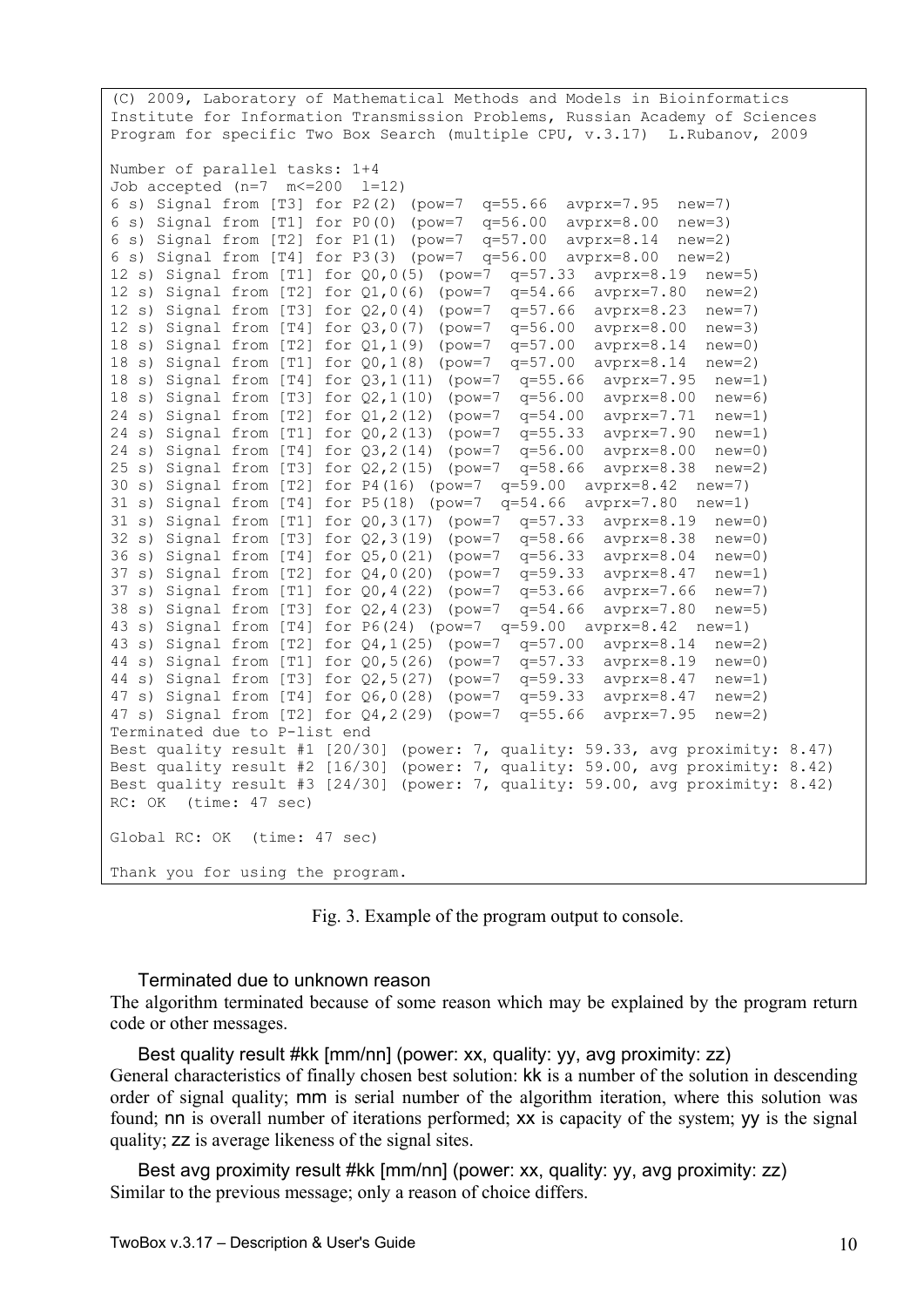# RC: xx (time: yy sec)

This message summarizes results of processing for current data set. Here, xx is a symbol of return code (see Table 1); yy is the elapsed time in seconds.

# Global RC: xx (time: yy sec)

Similar to the previous message, but appears after all input data portions have been processed. Here, yy is overall working time since program start.

#### P-list consists of xx permutations

This message informs that the *P*-list consisting of **xx** permutations was built based on criterion 2.

#### Generate xx permutation(s) for Qyy list

This message informs that the *Q*-list with number vv that consists of **xx** permutations was built based on criterion 1.

# ttt s) Send to task [Tkk] permutation Pii(nn): x1 x2 ... xn

This message appears when the algorithm transfers a permutation from *P*-list to the free secondary branch for processing.

### ttt s) Send to task [Tkk] permutation Qii,jj(nn): x1 x2 ... xn

Similar to the previous message, but the permutation is taken from *Q*-list. Here, ttt is elapsed time in seconds; kk is a number of the secondary branch; ii is a number of the *Q*-list; jj is a number of the permutation in the *Q-*list; nn is the current iteration number; x1 x2 ... xn is transferred permutation of the sequence numbers.

### Stop P-list processing; task [Tkk] free

Informs that entire *P*-list has been processed, and secondary branch with number kk became free.

### Stop Qxx list (length nn); task [Tkk] free

Informs about closing the *Q-*list with number xx after processing of nn permutations, because criterion 1 is met. As a result, the secondary branch with number kk becomes free.

### Recurrent permutations rejected: xx

During the algorithm operation, xx permutations recur and were rejected.

### The algorithm needs at least 2 tasks!

The program was run on single processor and cannot proceed.

#### Error xx in a secondary task

The error with code xx occurred in a secondary branch of the program (see Table 1 for error codes).

#### Error xx creating result

The error with code xx occurred during selection of the best result (see Table 1 for error codes).

#### Invalid argument "xxx"

Erroneous argument xxx was specified in the command line.

# [Tkk]: Cannot open input data file "xxx"

This message informs about an error which occurred in the secondary branch with number kk, when the program was opening the input data file named ххх (the file does not exist or already used by other program or operating system).

#### [Tkk]: Cannot open output data file "xxx"

This message informs about an error which occurred in the secondary branch with number kk, when the program was opening or creating output file named ххх for the program results.

# Cannot open history file "xxx"

The program cannot open the history file with name  $xxx$  to write the chronological list of found solutions.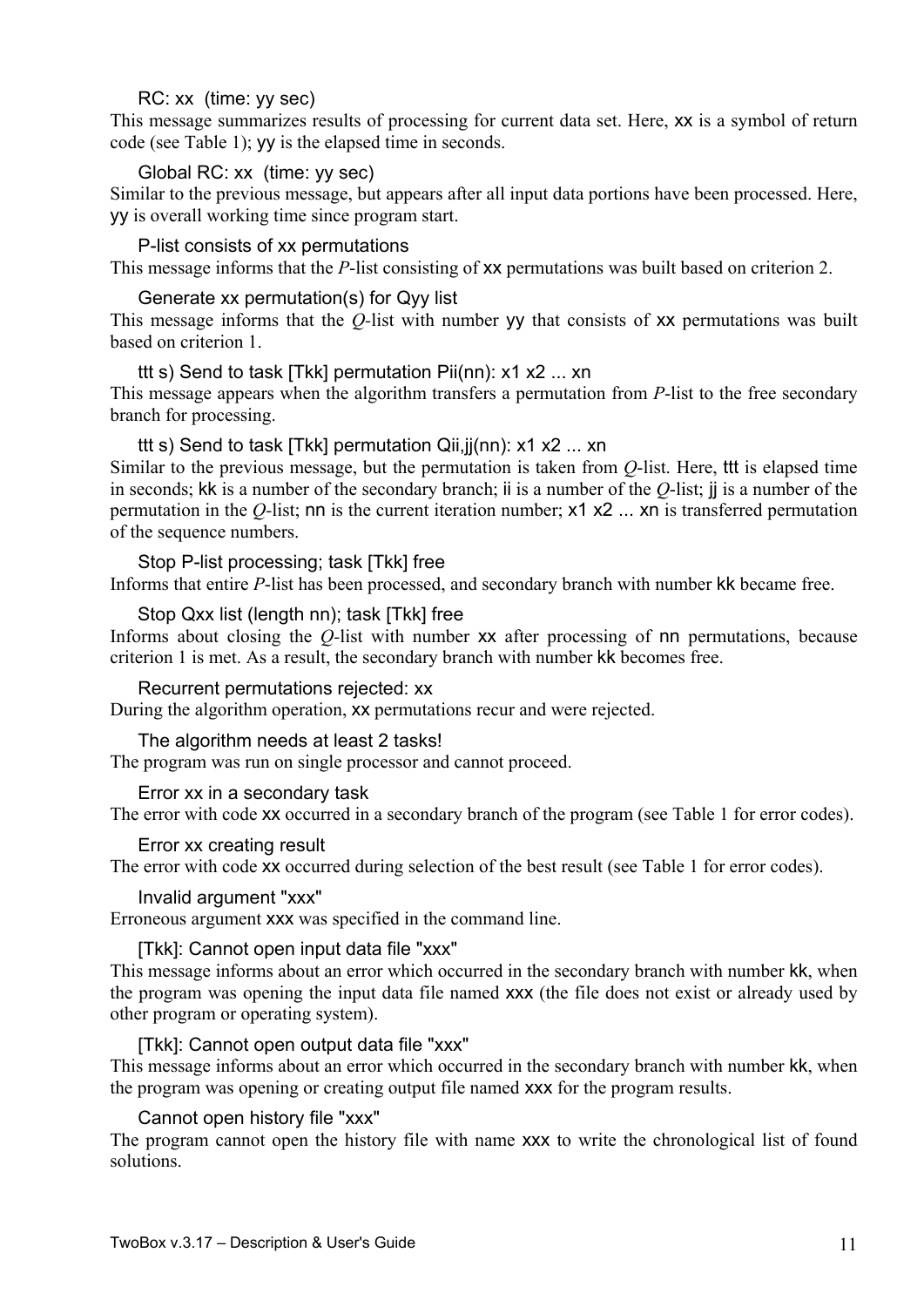### **6.4 History file**

Unlike the result file which contains only several best solutions (depending on  $-r$  option in the command line), the history file contains entire list of found solutions in chronological order. This file will be written if the program TwoBox is run with the command line option  $-f$ ; it may be helpful in analysis of the algorithm behavior. The file has CSV (comma-separated values) format to facilitate import to a spreadsheet application, such as Excel. Each line contains the data for one signal and uses Tab character as field delimiter; character fields are enclosed in double quotes. The order and contents of the fields are shown in Table 2. The very first line of the file contains field headings rather than values. These headings are given in the first column of the table.

Таблица 2.

| Type,<br>"heading"                   | <b>Description</b>                                                                                                                                                             | <b>Notes</b>                                                                                                                                                                         |
|--------------------------------------|--------------------------------------------------------------------------------------------------------------------------------------------------------------------------------|--------------------------------------------------------------------------------------------------------------------------------------------------------------------------------------|
| Numeric,<br>"#"                      | Sequential iteration number of the algorithm                                                                                                                                   | Such number is assigned at the<br>permutation generation, therefore,<br>the file may be unordered by this<br>field, due to different duration of<br>parallel branches of the program |
| Numeric,<br>"P"                      | Permutation number in the $P$ -list or the number<br>of $Q$ -list, depending on the next field                                                                                 | The numeration starts from 0                                                                                                                                                         |
| Numeric,<br>"Q"                      | Permutation number in the $Q$ -list with number<br>from the previous field, or -1 to indicate that<br>the permutation belongs to the $P$ -list                                 | The numeration starts from 0                                                                                                                                                         |
| Numeric,<br>"Pwr"                    | Signal capacity (the number of source<br>sequences from where the sites were selected)                                                                                         |                                                                                                                                                                                      |
| Numeric,<br>"New"                    | Number of the sites that appear in the first time<br>in this signal                                                                                                            |                                                                                                                                                                                      |
| Numeric,<br>"Qt"                     | The signal quality as per Eq. $(5)$ or $(7)$ or $(8)$                                                                                                                          |                                                                                                                                                                                      |
| Numeric,<br>"QtAvg"                  | Average likeness of the signal sites as per<br>Eq. $(6)$                                                                                                                       |                                                                                                                                                                                      |
| Numeric,<br>"W1"                     | Position of the box in first source sequence<br>(starting from 1). In two-box mode, this field<br>contains two comma separated numbers which<br>are the positions of two boxes |                                                                                                                                                                                      |
| String,<br>"name of the<br>sequence" | Sought-for site (name of the sequence is shown<br>as the column heading). In two-box mode, the<br>two sites are shown in the format like in Fig. 2                             | This quadruple field repeats <i>n</i> times<br>$(n$ is the number of sequences).<br>Index 1 in the headings change<br>correspondingly up to $n$ .                                    |
| Numeric,<br>" $Qw1$ "                | The site quality according to Eqs. $(1)$ – $(4)$                                                                                                                               |                                                                                                                                                                                      |
| Numeric,<br>"QwA1"                   | Average likeness of the site with regards to<br>other sites of this signal                                                                                                     |                                                                                                                                                                                      |
| Numeric,<br>" $p1$ "                 | A number between 1 and $n$                                                                                                                                                     | These <i>n</i> fields represent a<br>permutation of source sequence                                                                                                                  |
| Numeric,<br>" $pn$ "                 | A number between 1 and $n$                                                                                                                                                     | numbers that led to this signal                                                                                                                                                      |

Thus, each line contains 5*n*+7 fields, where *n* is the number of sequences in the source data set.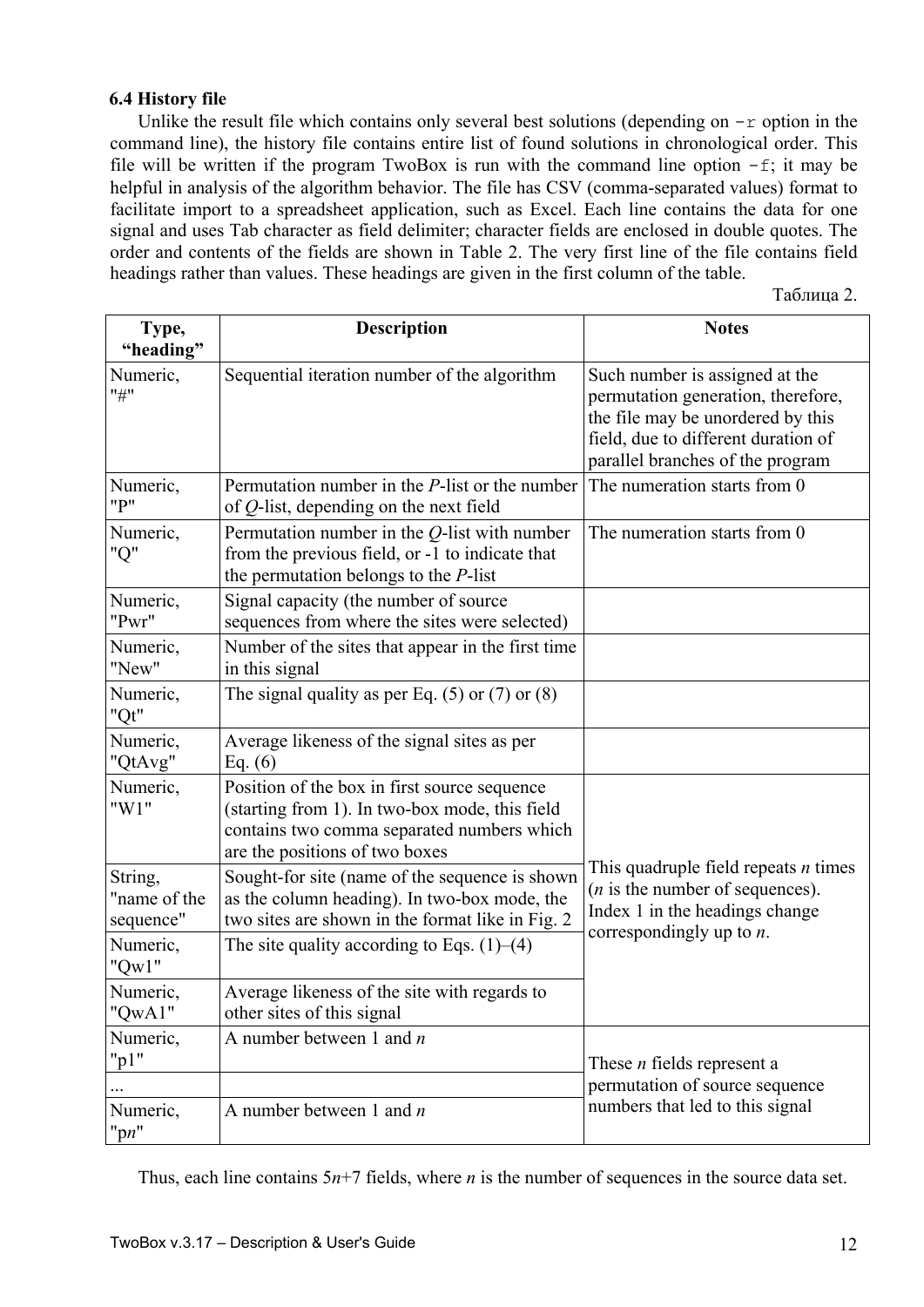# **7. Software distribution package**

<span id="page-12-0"></span>The software distribution package is a compressed file twobox.zip which contains the files listed in Table 3.

| File name           | <b>Description</b>                                                                                                                                                            |
|---------------------|-------------------------------------------------------------------------------------------------------------------------------------------------------------------------------|
| twoboxXXX YY.pdf    | This document in different languages (XXX is version number, YY is<br>country code)                                                                                           |
| twobox.exe          | Executable module for x86 Windows architecture with mpich 2 v1.2<br>installed                                                                                                 |
| twobox.exe.manifest | System description of the executable module                                                                                                                                   |
| vcredist x86.exe    | C++ redistributable libraries by Microsoft. If a computer has not<br>Microsoft Visual Studio 2005 Service Pack 1 installed, you should run<br>once this executable in that PC |
| $*$ txt             | Examples of TwoBox input file with a set of sequences. The files named<br>* MA.txt contain the same sequences in multiple alignment form for the<br>sake of clearness         |
| test.bat            | An example of the script to run the program with test input data                                                                                                              |
| *.out               | Typical output files resulted from the script execution                                                                                                                       |

Additional files may also be available from the software download page:

| mpich $2$ XXX $x86.\overline{zip}$ | To run the program TwoBox on the PC without MPICH2 product                                                                                    |
|------------------------------------|-----------------------------------------------------------------------------------------------------------------------------------------------|
|                                    | installed, user can take advantage of this file contents (see Section 8 for                                                                   |
|                                    | detail).                                                                                                                                      |
| source.zip                         | If available, this file contains source code of the program along with<br>configuration files needed to compile it in Microsoft Visual Studio |
|                                    | 2005 Service Pack 1.                                                                                                                          |

# **8. Installation and checking**

- 1. On each PC to be used with the program TwoBox, create a folder e.g. d:\twobox, and extract the entire contents of distribution package into that folder.
- 2. If Microsoft Visual Studio 2005 Service Pack 1 was not installed on the PC earlier, run vcredist x86.exe from the created folder and follow instructions displayed on screen.
- 3. Install MPICH2 version 1.2 or later if it was not done earlier. The product can be downloaded for free from the Argonne National Laboratory Web site at

<http://www.mcs.anl.gov/research/projects/mpich2/downloads/index.php?s=downloads>

Please take in mind that you need a version for Windows 32-bit (IA32) platform.

**Note:** If you would not install MPICH2 package for some reason, you may download its libraries in abovementioned file mpich2\_120\_x86.zip and extract the file contents into the program folder created at step 1. Then run a command smpd -install from that folder before running TwoBox. However, we cannot guarantee successful operation and full functionality of the program in such case.

4. Run Windows command processor (cmd.exe) and switch to the program folder:

d: cd d:\twobox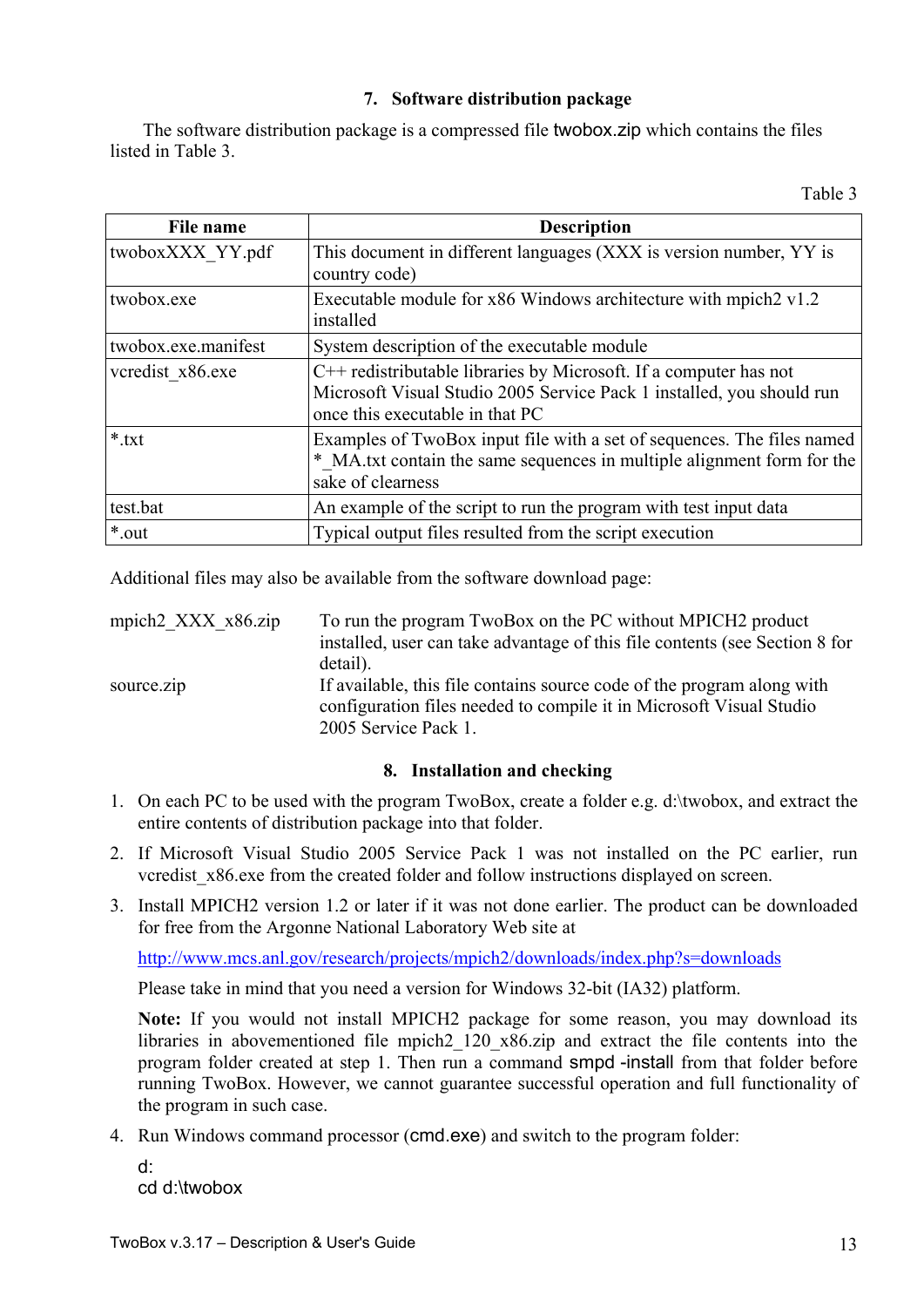<span id="page-13-0"></span>For better convenience, we suggest to create a shortcut for the command processor on desktop. then substitute the working directory in that shortcut properties with d:\twobox. After that you will not need to type the above commands each time you use the program.

- 5. To check the program operation, enter the command mpiexec -n 2 twobox –h . The help information on program arguments will output to the command processor window. Depending on Windows security and firewall settings, you can see some warnings or requests to confirm running the program and allow it to access the network. We recommend to add TwoBox program to the firewall exception list to avoid those warnings in future.
- 6. To verify the program operation using the script, enter the command test . The program will run on this PC in four-way mode despite actual number of CPUs and cores (you should not worry about this, because mpich2 libraries will make all necessary emulation). However, sample output files from the distribution package will be overwritten so you should rename or copy them somewhere prior to enter the command. Depending on CPU number and performance, the entire script processing can take 30-40 minutes or more.
- 7. Once the script complete, compare new result files (\*.out) with those from the distribution. Due to different performance and various random factors, the files may not be identical, but the results have to be similar.
- 8. To use the program for real experiments, you should specify the desired cluster configuration as described in the MPICH2 documentation.

#### **9. How to use TwoBox effectively**

User should consider computational complexity of the task. Full exhaustion for *n* sequences of the length  $m$  involves of the order of  $m^n$  operations, therefore, it is NP-problem. Our quasi-optimal algorithm is of polynomial complexity which is  $m^3n^2$  for single-box sites and  $m^3n^2(d_{\text{max}}-d_{\text{min}})^3$  for two-box sites, where ( $d_{\text{min}}$ ,  $d_{\text{max}}$ ) is the interval of intra-box linker length variation allowed.

Therefore, we recommend to set the variation interval as narrow as possible, using the program options -smin, -smax. Remember to modify penalty function (-spen option) if you change the default interval.

Memory limitation is not so important if you have at least 1 GB RAM per CPU. In general, the largest block the program allocates is a similarity matrix of  $m^2n^2(d_{\text{max}}-d_{\text{min}})^2$  bytes. However, in case of longer sequences you can experience a sharp growth of disk activity due to swapping. In such situation, we recommend to use option -x0 for memory/speed tradeoff.

The following technical limits are set in the current program version:

- number of sequences in the input file:  $2 \le n \le 256$ ;
- length of the sequence:  $m < 4096$ ;
- length of the sought-for box(es):  $l < 32$  (single-box),  $l' + l'' < 32$  (two-box).

These technical limits may be easily modified if necessary.

Each but one parallel branch of the program make the corresponding CPU 100% loaded. So we suggest to specify the following number of branches to run on a PC, when planning the cluster configuration:

- the number of cores plus  $1 -$  for multiple core CPU (3 for dual-core, 5 for quad-core, etc.)
- 3 for single core CPU with Hyper-Threading enabled
- 2 for single core CPU without Hyper-Threading (or disabled)

Specifying greater number of branches is allowed, but normally not result in performance gain.